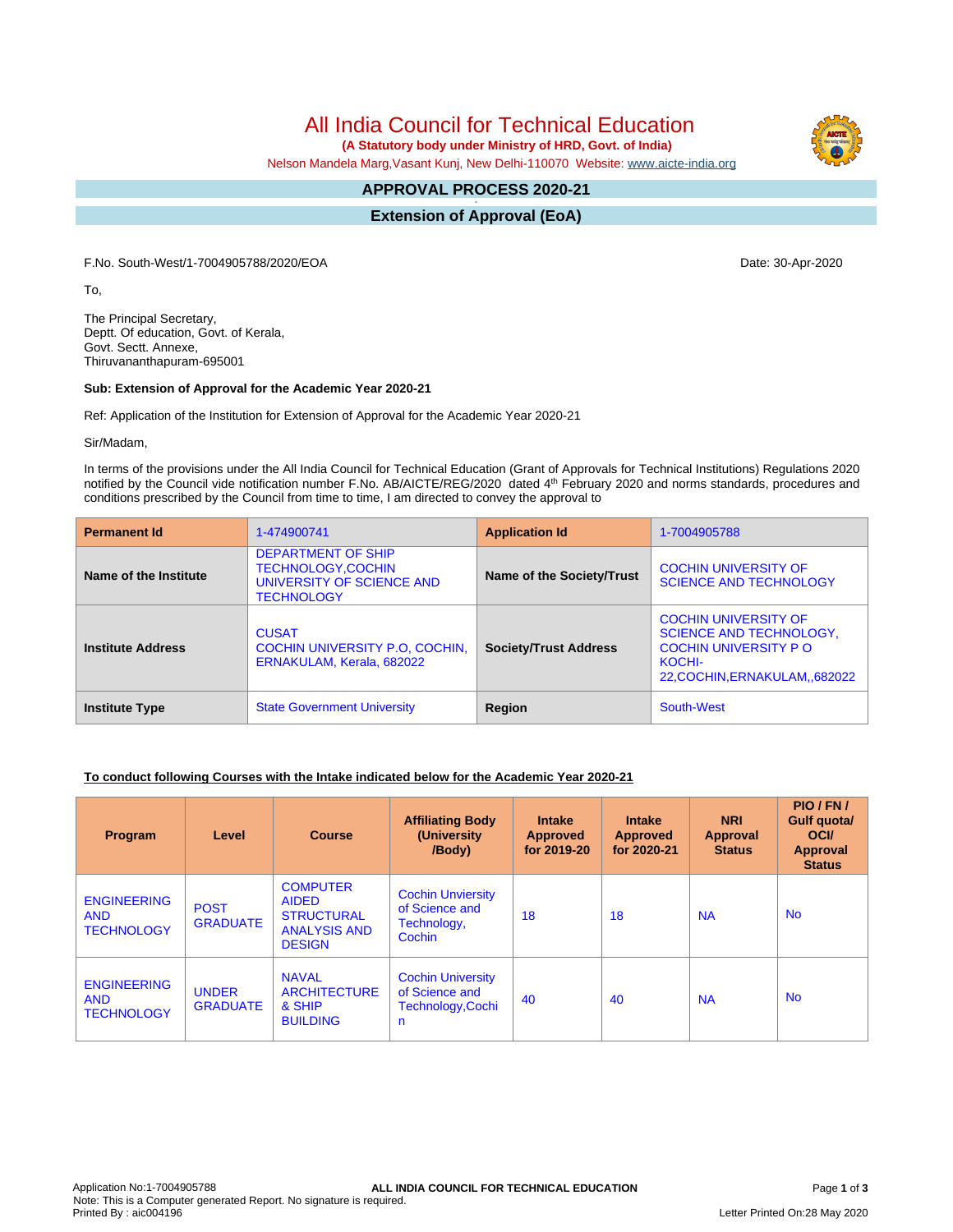## **It is mandatory to comply with all the essential requirements as given in APH 2020-21 (Appendix 6)**

# **Important Instructions**

- 1. The State Government/ UT/ Directorate of Technical Education/ Directorate of Medical Education shall ensure that 10% of reservation for Economically Weaker Section (EWS) as per the reservation policy for admission, operational from the Academic year 2020-21 is implemented without affecting the reservation percentages of SC/ ST/ OBC/ General. However, this would not be applicable in the case of Minority Institutions referred to the Clause (1) of Article 30 of Constitution of India. Such Institution shall be permitted to increase in annual permitted strength over a maximum period of two years beginning with the Academic Year 2020-21
- 2. The Institution offering courses earlier in the Regular Shift, First Shift, Second Shift/Part Time now amalgamated as total intake shall have to fulfil all facilities such as Infrastructure, Faculty and other requirements as per the norms specified in the Approval Process Handbook 2020-21 for the Total Approved Intake. Further, the Institutions Deemed to be Universities/ Institutions having Accreditation/ Autonomy status shall have to maintain the Faculty: Student ratio as specified in the Approval Process Handbook. All such Institutions/ Universities shall have to create the necessary Faculty, Infrastructure and other facilities WITHIN 2 YEARS to fulfil the norms based on the Affidavit submitted to AICTE.
- 3. In case of any differences in content in this Computer generated Extension of Approval Letter, the content/information as approved by the Executive Council / General Council as available on the record of AICTE shall be final and binding.
- 4. Strict compliance of Anti-Ragging Regulation: Approval is subject to strict compliance of provisions made in AICTE Regulation notified vide F. No. 373/Legal/AICTE/2009 dated July 1, 2009 for Prevention and Prohibition of Ragging in Technical Institutions. In case Institution fails to take adequate steps to Prevent Ragging or fails to act in accordance with AICTE Regulation or fails to punish perpetrators or incidents of Ragging, it will be liable to take any action as defined under clause 9(4) of the said Regulation.

**Prof.Rajive Kumar Member Secretary, AICTE**

Copy to:

- **1. The Director Of Technical Education\*\*, Kerala**
- **2**. **The Registrar\*\*,** Cochin Unviersity Of Science And Technology, Cochin
- **3. The Principal / Director,** DEPARTMENT OF SHIP TECHNOLOGY,COCHIN UNIVERSITY OF SCIENCE AND TECHNOLOGY **Cusat** Cochin University P.O, Cochin,Ernakulam, Kerala,682022
- **4. The Secretary / Chairman,**

COCHIN UNIVERSITY OF SCIENCE AND TECHNOLOGY, COCHIN UNIVERSITY P O KOCHI-22 COCHIN,ERNAKULAM ,682022

- **5. The Regional Officer,** All India Council for Technical Education Health Centre Building Bangalore University Campus Bangalore - 560 009, Karnataka
- **6. Guard File(AICTE)**